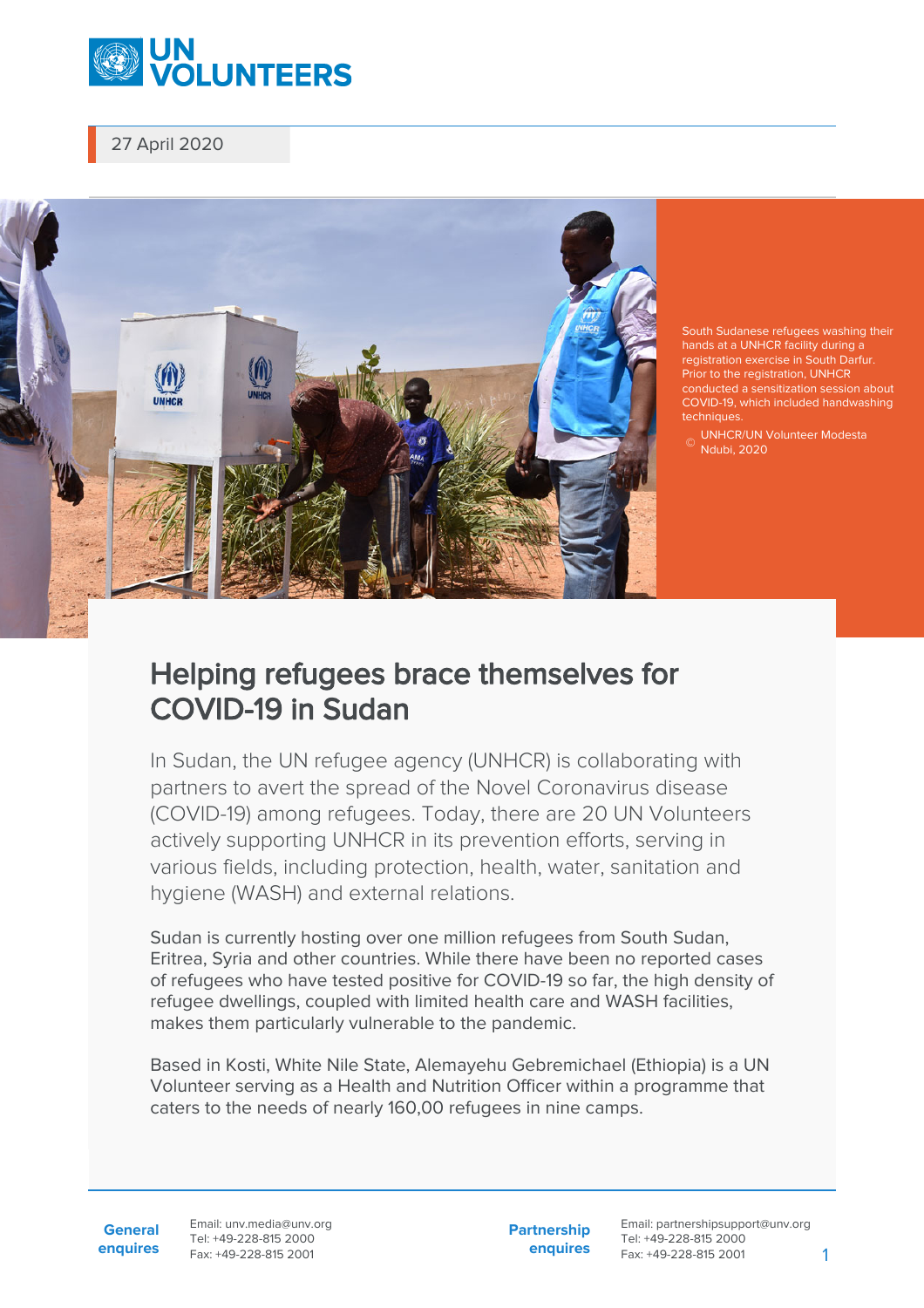

Prior to the COVID-19 pandemic, Alemayehu was delivering trainings to medical staff on integrated disease surveillance, Health Information Systems (HIS), and pharmaceutical supply management. But since the outbreak of the virus, his tasks have been focused on training healthcare staff on active surveillance, triage, isolation and case management.

At the same time, Alemayehu continues to visit the camps to assess if there are any cases of people affected by the COVID-19 outbreak. He is also now supporting awareness-raising efforts, through collaboration with WASH colleagues and partners.

K We need to be kind to people, especially to the refugees who need our assistance and support in protecting themselves and their families from COVID-19. Be generous and lend a helping hand to those in need and those who are confined at home because of COVID-19. --Alemayehu Gebremichael, UN Volunteer with UNHCR Sudan

Alice Alaso (Uganda) is another UN Volunteer supporting UNHCR in delivering health and nutrition services to refugees in Sudan. She is based in El-Daein, East Darfur, with a programme that is currently serving more than 79,000 refugees in two camps and seven settlements.

Alice arrived in El-Daein around the time when the first COVID-19 case was reported in Sudan. Right upon her arrival, she became involved in the rapid assessment of the level of preparedness for response to the virus in health facilities within refugee camps.

Additionally, Alice is taking part in the COVID-19 Task Force, a group comprising UN and government partners that is coordinating COVID-19 interventions. As the health focal point in East Darfur, she has also been participating in discussions at the Darfur area level where she has been providing guidance on key issues, such as isolation centres, risk communication and medical supplies.

**General**

**enquires** Fax: +49-228-815 2001 Email: unv.media@unv.org Tel: +49-228-815 2000

**Partnership enquires**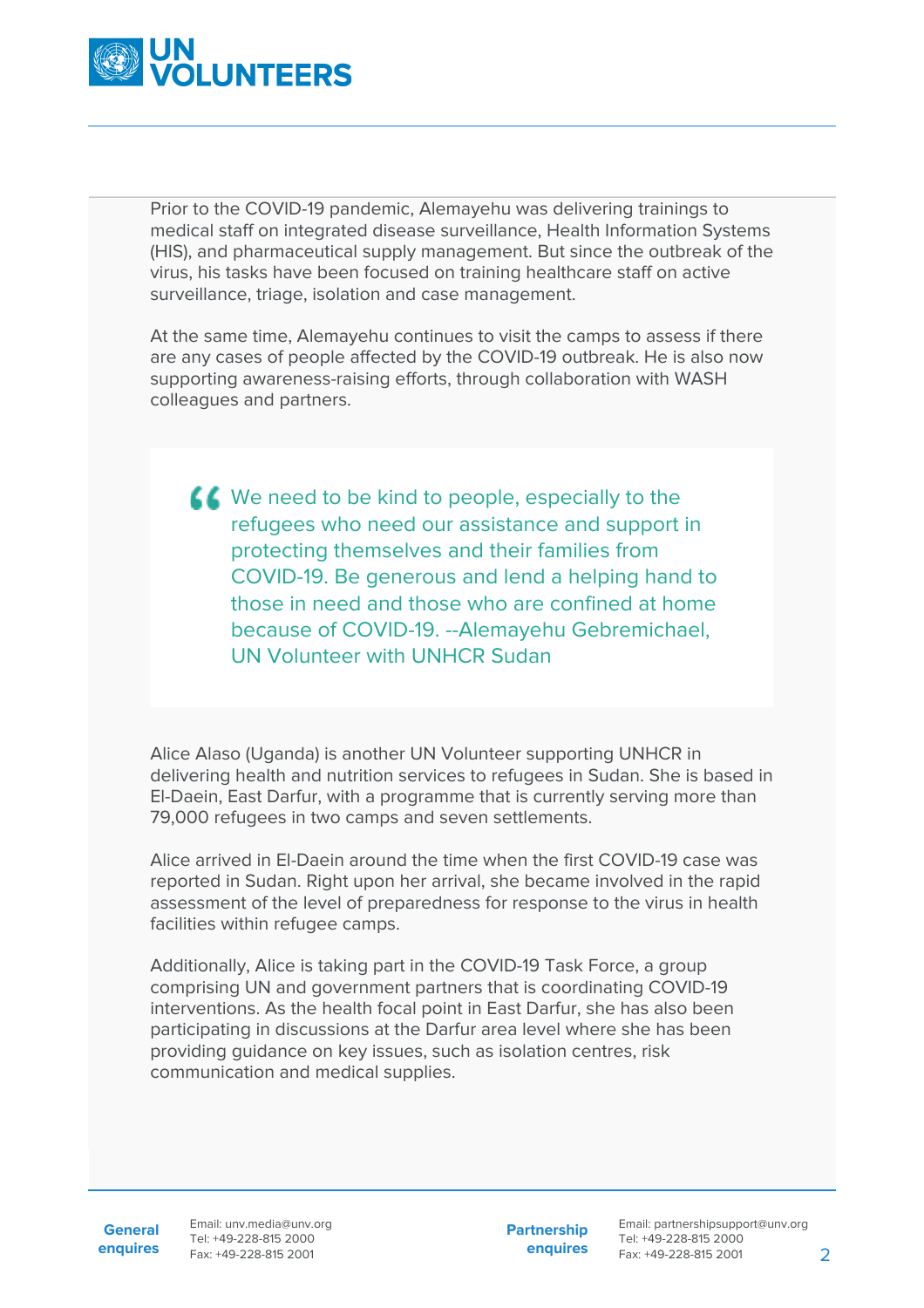

 $\blacksquare$  I would like to applaud all the health and nutrition workers around the world for the great sacrifices they have made in the fight against COVID-19. They, just like soldiers, are faced with considerable mental stress, due to panic related to the pandemic. --Alice Alaso, UN Volunteer with UNHCR Sudan

Modesta Ndubi (Kenya) is a UN Volunteer serving with UNHCR as an External Relations and Reporting Officer in El-Fasher, North Darfur.

Before the unfolding COVID-19 situation, Modesta was involved in several tasks within her team. Taking part in the emergency team that was on the ground during the intercommunal clashes that broke out in West Darfur last December, she developed content for UNHCR's global website and Sudan Twitter account.

She joined UNHCR team to assess the displacement of Sudanese refugees in Chad. From that mission, she produced photographs that were used for a fund-raising campaign by UNHCR's Private Sector Partnerships Service.

Since the onset of COVID-19, Modesta has been working closely with protection and health colleagues in coordinating information campaigns that aim to sensitize refugees on COVID-19 in all locations. She is also documenting activities through photography to enhance the visibility of UNHCR's work and to support fundraising efforts for the COVID-19 response in Sudan.

K We need to keep showing the world why vulnerable people must not be forgotten. Let us continue encouraging and supporting other colleagues during sensitization campaigns. This will soon pass, but as we wait for that day, let us all stay safe. --Modesta Ndubi, UN Volunteer with UNHCR Sudan

**General**

**enquires** Fax: +49-228-815 2001 Email: unv.media@unv.org Tel: +49-228-815 2000

**Partnership enquires**